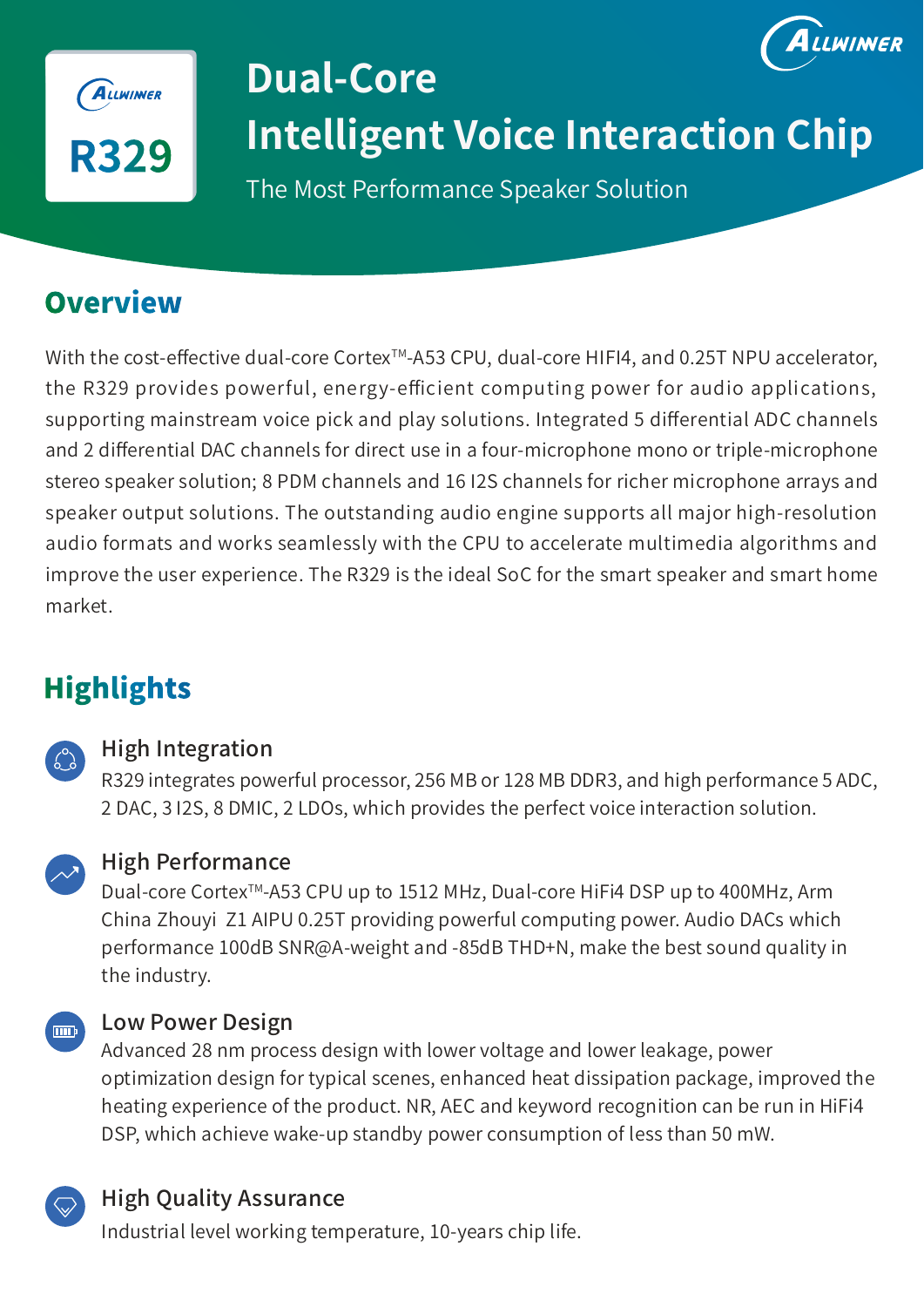## **Features**

|                    | • Dual-core ARM Cortex <sup>™</sup> -A53@1512 MHz                                                                                            |
|--------------------|----------------------------------------------------------------------------------------------------------------------------------------------|
| <b>CPU</b>         | • 32 KB L1 I-cache + 32 KB L1 D-cache per core<br>•256 KB L2 cache                                                                           |
|                    | • Dual-core HiFi4@400MHz                                                                                                                     |
| <b>DSP</b>         | • 32 KB L1 I-cache + 32 KB L1 D-cache per core<br>• 2 MB SRAM                                                                                |
| <b>AIPU</b>        | • Arm China Zhouyi Z1 AIPU, 1TEC+128mac FF (Only for R329-N3 and R329-N4)<br>•0.25TOPS@600MHz                                                |
| Memory             | • Embedded with 256 MB DDR3 (only for R329-N4)<br>• Embedded with 128 MB DDR3 (only for R329-N3 and R329-S3)<br>• Supports SPI Nand/Nor/eMMC |
| Audio              | • Supports 5 audio ADC and 2 audio DAC                                                                                                       |
|                    | • Supports 5 analog audio inputs and 2 analog audio outputs<br>• Up to 3 I2S/PCM controllers for Bluetooth and external audio codec          |
|                    | • Integrated digital microphone, supports maximum 8 digital microphones                                                                      |
| Security<br>Engine | • Supports Symmetrical algorithm: AES, DES, 3DES                                                                                             |
|                    | • Supports Hash algorithm: MD5, SHA, HMAC                                                                                                    |
|                    | • Supports Pubic Key algorithm: RSA<br>• Supports 160-bit hardware PRNG with 175-bit seed                                                    |
|                    | • Supports 256-bit hardware TRNG                                                                                                             |
|                    | • Supports 1K-bit EFUSE for chip ID and security application                                                                                 |
| Connectivity       | • USB 2.0 OTG x 1, USB 1.1 HOST x 1                                                                                                          |
|                    | • SDIO 3.0                                                                                                                                   |
|                    | $\cdot$ LEDC, PWM $\times$ 15<br>$\bullet$ IR TX, IR RX x2                                                                                   |
|                    | $\cdot$ TWI x 3, SPI x 2, UART x 5                                                                                                           |
|                    | • LRADC, GPADC x 4                                                                                                                           |
|                    | • EMAC, SCR                                                                                                                                  |
| WIFI&BT            | XR829 or others                                                                                                                              |
| <b>OS</b>          | Linux 4.9                                                                                                                                    |
| Package            | • LFBGA231 balls, 0.65 mm ball pitch, 0.35 mm ball size, 12 mm x 12 mm body                                                                  |
|                    | (only for R329-N3 and R329-S3)                                                                                                               |
|                    | • LFBGA228 balls, 0.65 mm ball pitch, 0.35 mm ball size, 12 mm x 14.5 mm body<br>(only for R329-N4)                                          |
| Process            | 28 nm HPC+                                                                                                                                   |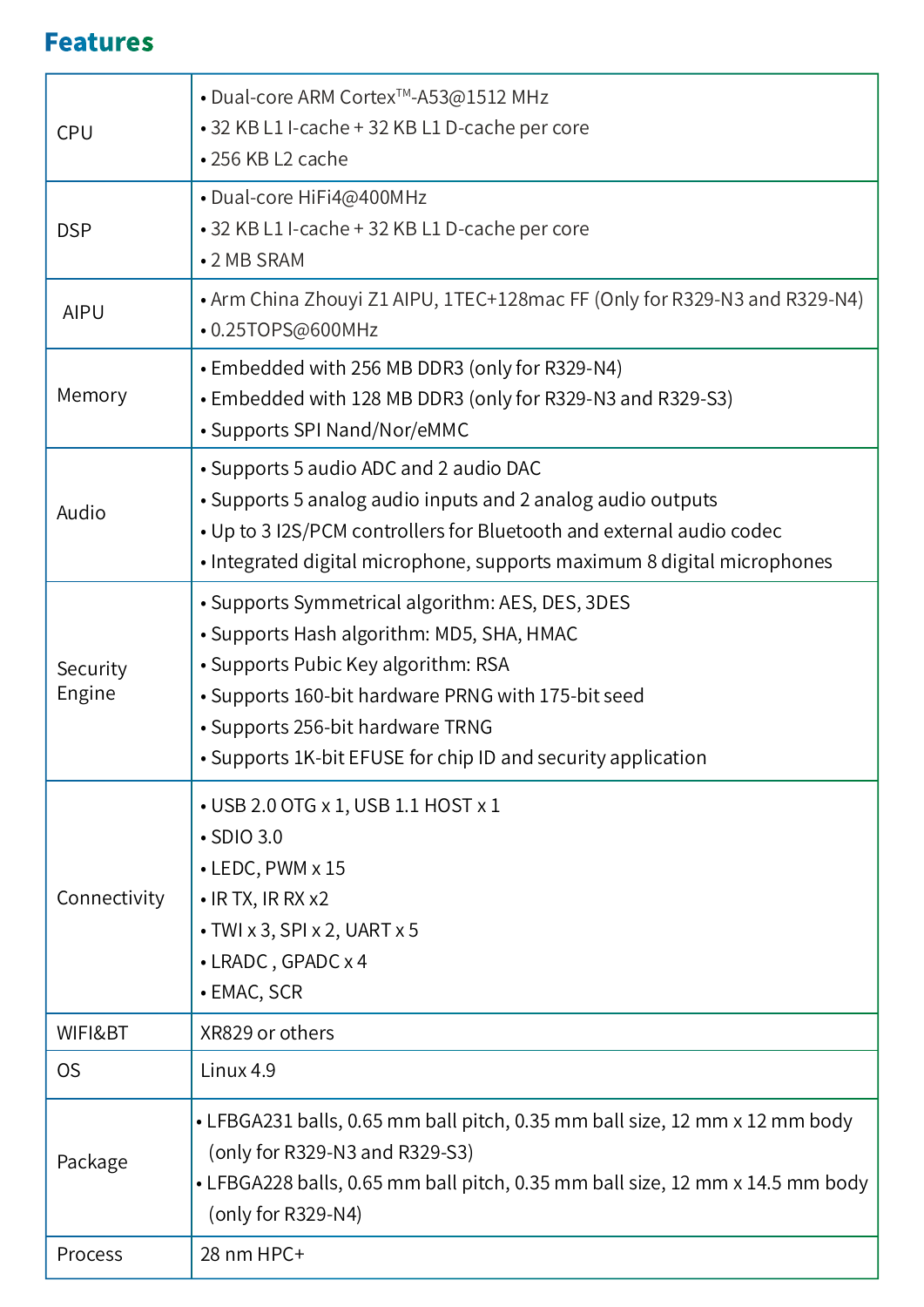## **Block Diagram**



Note: R329-S3 does not support AIPU.